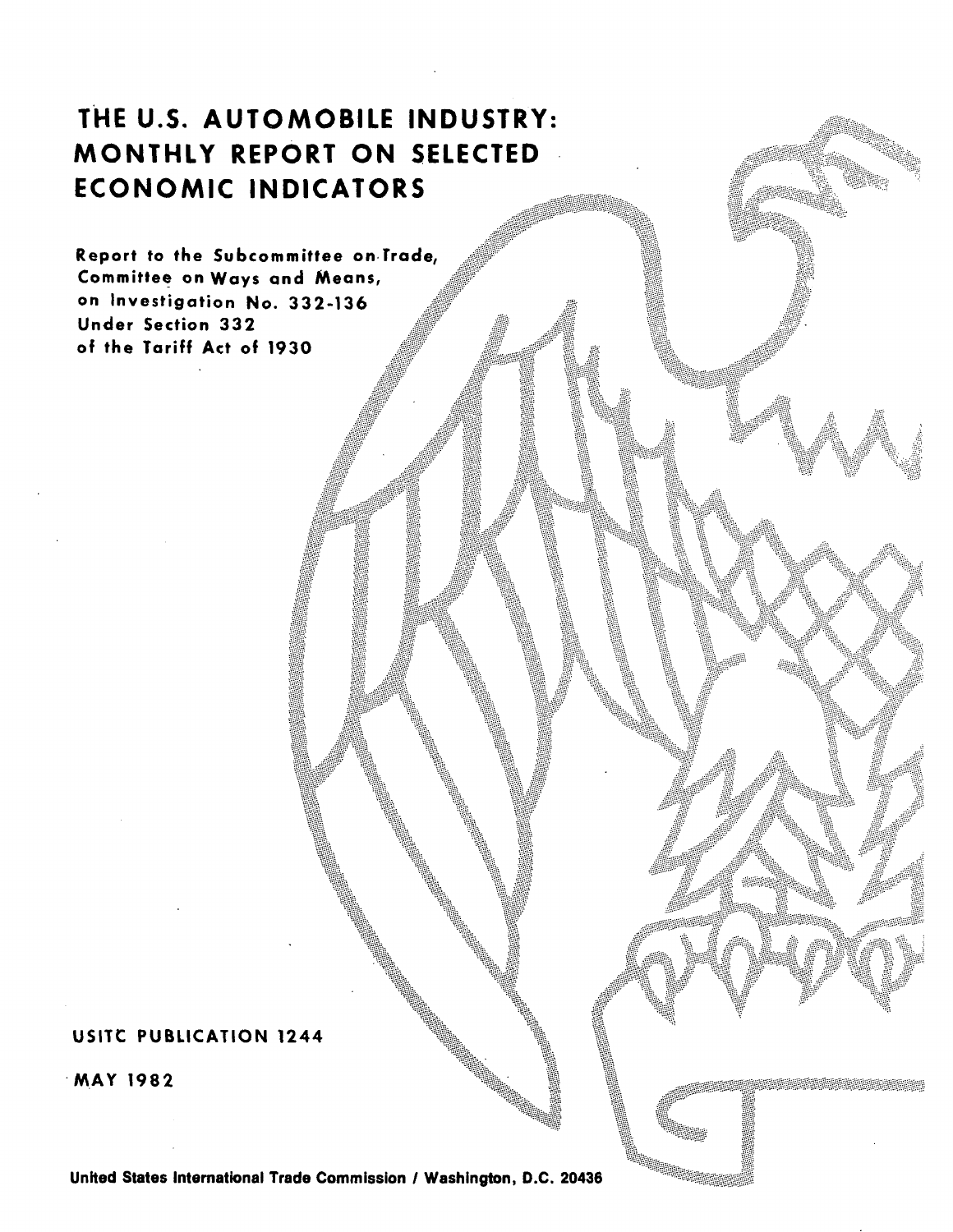# UNITED STATES INTERNATIONAL TRADE COMMISSION

# COMMISSIONERS

Bill Alberger, Chairman Michael J. Calhoun, Vice Chairman Paula Stern Alfred E. Eckes Eugene J. Frank Veronica A. Haggart

Kenneth R. Mason, Secretary to the Commission

This report was prepared principally by

Jim McElroy and Charles West

Machinery and Transportation Equipment Branch .Machinery and Equipment Division

> Office of Industries Norris A. Lynch, Director

Address all communications to Office of the Secretary United States International Trade Commission Washington, D.C. 20436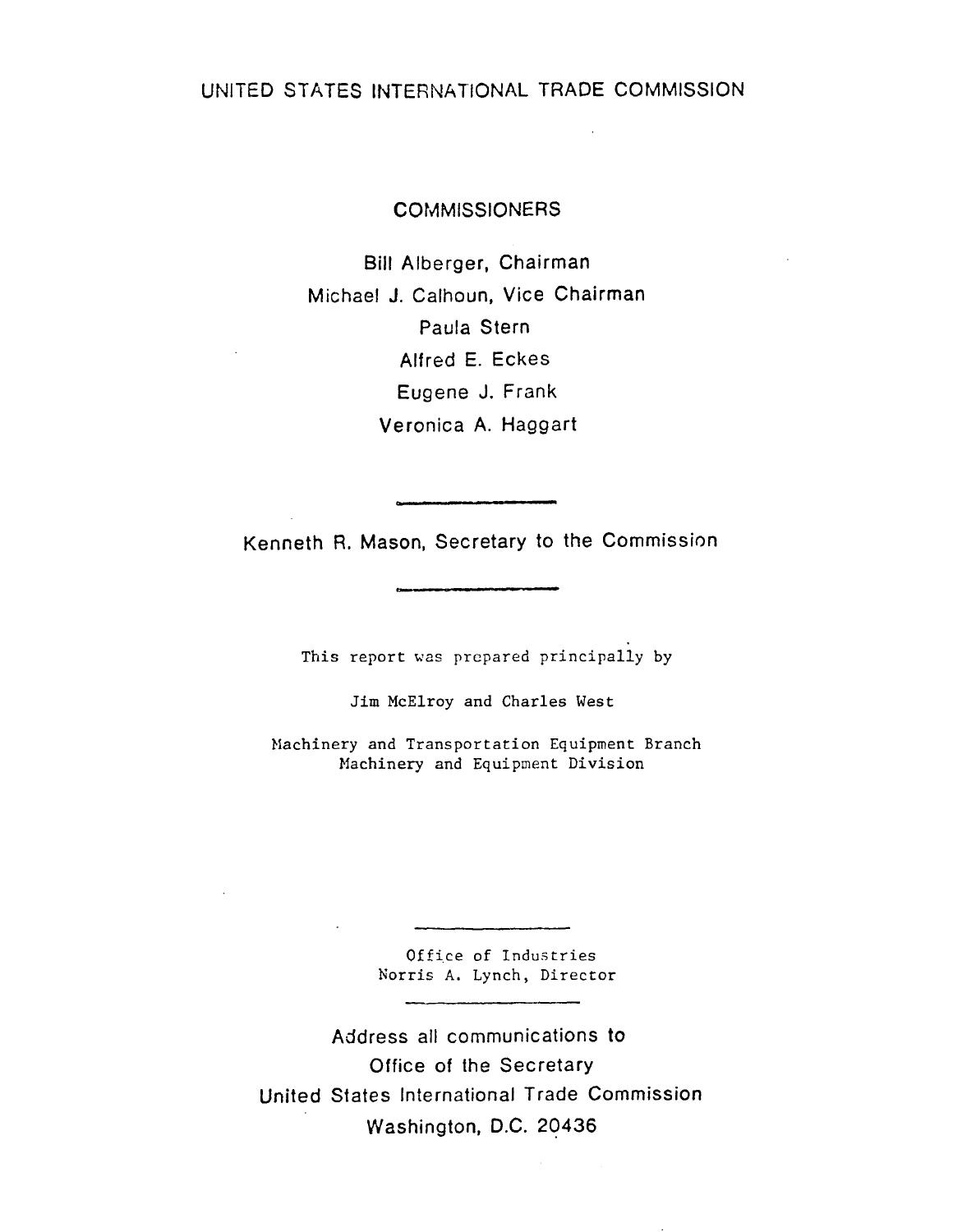# C 0 N T E N T S

 $\ddot{\phantom{a}}$ 

# Tables

 $\lambda$ 

| 1.        | New passenger automobiles: U.S. retail sales of domestic production,                                                                     |    |
|-----------|------------------------------------------------------------------------------------------------------------------------------------------|----|
|           | production, inventory, days' supply, and employment, by specified<br>periods, 1980, 1981, and 1982-----------------------------          | 1. |
| $2 \cdot$ | New passenger automobiles: U.S. imports for consumption, by principal<br>sources and specified periods, 1980, 1981, and 1982------------ | 2  |
| 3.        | Lightweight automobile trucks and bodies and cab/chassis for light-<br>weight automobile trucks: U.S. imports for consumption, by        |    |
|           | principal sources and specified periods, 1980, 1981, and 1982------                                                                      | 3  |
| 4.        | New passenger automobiles: U.S. exports of domestic merchandise,                                                                         |    |
|           | by principal markets and specified periods, 1980, 1981, and 1982---                                                                      | 4  |
| 5.        | Lightweight automobile trucks and bodies and cab/chassis for light-                                                                      |    |
|           | weight automobile trucks: U.S. exports of domestic merchandise,                                                                          |    |
|           | by principal markets and specified periods, 1980, 1981, and 1982---                                                                      | 5. |
| 6.        | New passenger automobiles: Sales of domestic and imported passenger                                                                      |    |
|           | automobiles and sales of imported passenger automobiles as a percent                                                                     |    |
|           | of total U.S. sales, by specified periods, 1981 and 1982-----------                                                                      | 6  |
| 7.        | New passenger automobiles: Price indexes, by specified periods,                                                                          |    |
|           | 1981 and 1982---------------------------------                                                                                           | 6  |
| 8.        | New passenger automobiles: Retail price changes in the U.S. market,                                                                      |    |
|           |                                                                                                                                          | 7  |
| 9.        | Sales and profits (loss) on major U.S. automobile manufacturers'                                                                         |    |
|           | operations, by specified periods, 1981 and 1982----------------------                                                                    |    |
| 10.       | Manufacturers' suggested retail prices of selected U.S. and Japanese                                                                     |    |
|           |                                                                                                                                          | 8  |

 $\ddot{\phantom{a}}$ 

 $\ddot{\phantom{a}}$ 

Page

 $\bar{.}$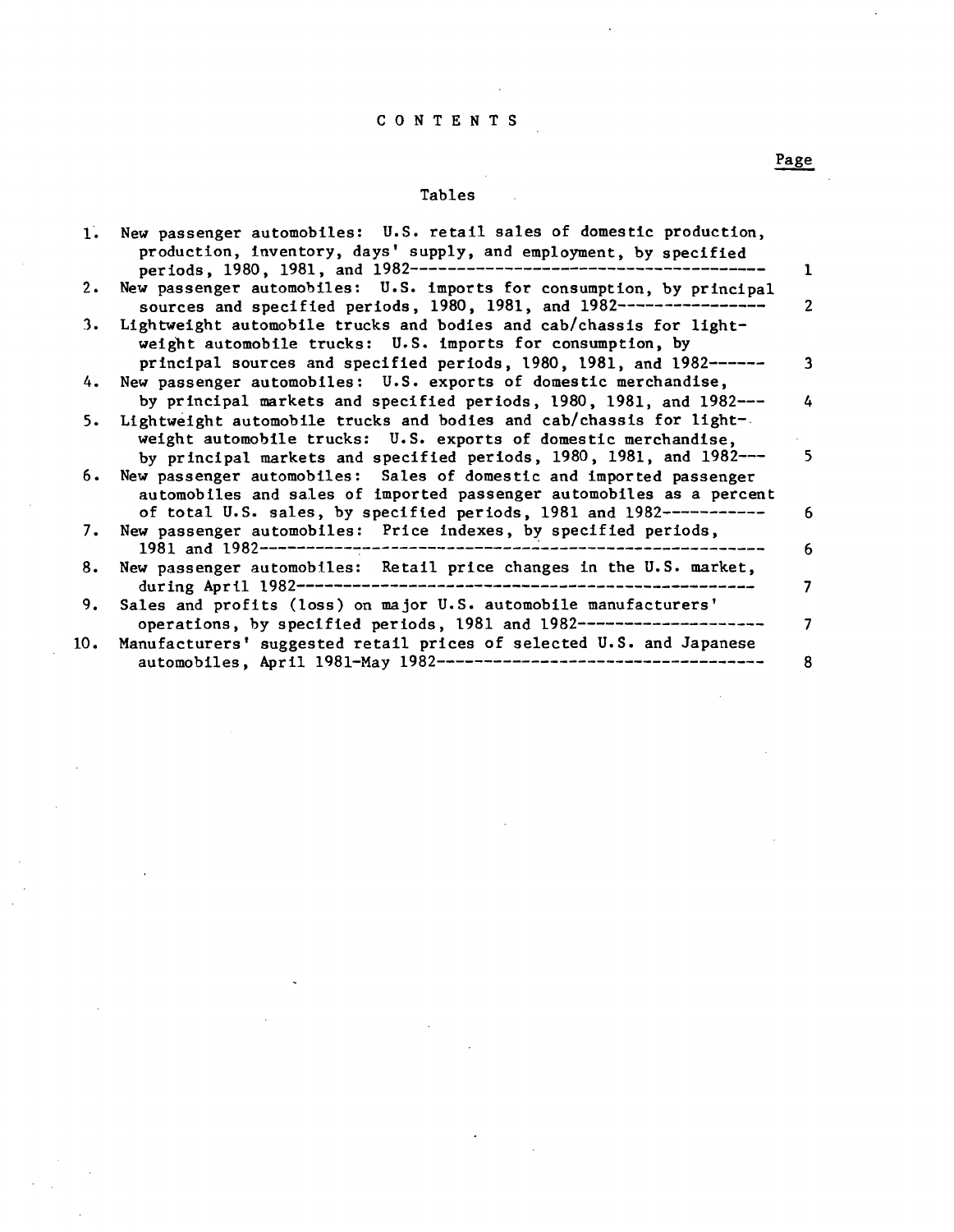$\label{eq:2.1} \mathcal{L}(\mathcal{L}^{\mathcal{L}}_{\mathcal{L}}(\mathcal{L}^{\mathcal{L}}_{\mathcal{L}})) \leq \mathcal{L}(\mathcal{L}^{\mathcal{L}}_{\mathcal{L}}(\mathcal{L}^{\mathcal{L}}_{\mathcal{L}})) \leq \mathcal{L}(\mathcal{L}^{\mathcal{L}}_{\mathcal{L}}(\mathcal{L}^{\mathcal{L}}_{\mathcal{L}}))$ 

 $\label{eq:2.1} \frac{1}{\sqrt{2}}\int_{\mathbb{R}^3}\frac{1}{\sqrt{2}}\left(\frac{1}{\sqrt{2}}\right)^2\frac{1}{\sqrt{2}}\left(\frac{1}{\sqrt{2}}\right)^2\frac{1}{\sqrt{2}}\left(\frac{1}{\sqrt{2}}\right)^2.$  $\label{eq:2.1} \frac{1}{\sqrt{2}}\left(\frac{1}{\sqrt{2}}\right)^{2} \left(\frac{1}{\sqrt{2}}\right)^{2} \left(\frac{1}{\sqrt{2}}\right)^{2} \left(\frac{1}{\sqrt{2}}\right)^{2} \left(\frac{1}{\sqrt{2}}\right)^{2} \left(\frac{1}{\sqrt{2}}\right)^{2} \left(\frac{1}{\sqrt{2}}\right)^{2} \left(\frac{1}{\sqrt{2}}\right)^{2} \left(\frac{1}{\sqrt{2}}\right)^{2} \left(\frac{1}{\sqrt{2}}\right)^{2} \left(\frac{1}{\sqrt{2}}\right)^{2} \left(\$ 

 $\mathcal{O}(\mathcal{O}(\log n))$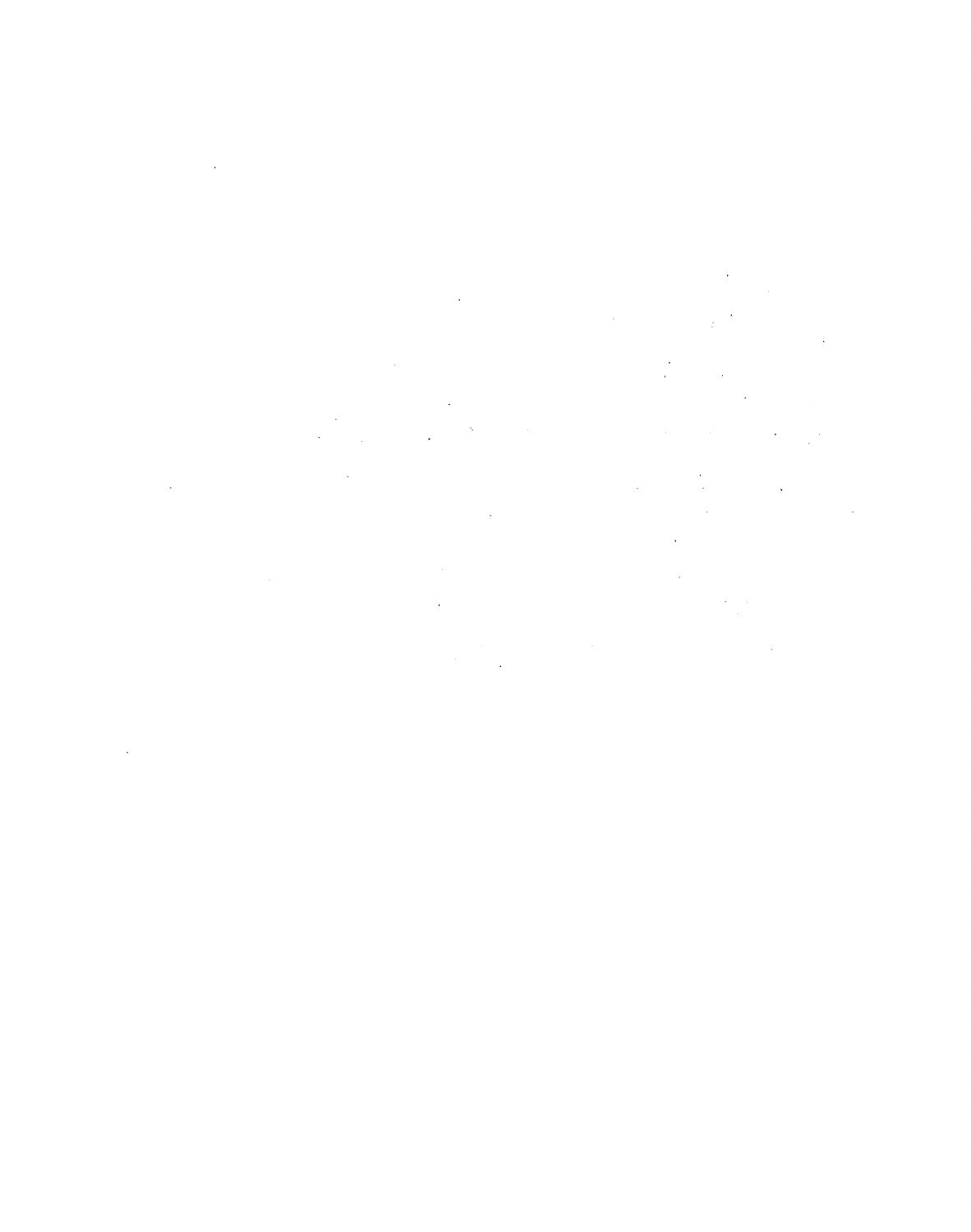Table 1.--New passenger automobiles: U.S. retail sales of domestic production, production, inventory, days' supply, and employment, by specified periods, 1980, 1981, and 1982

| Item                                                                                                                    |                      | 1981 and 1982          |                      | 1980 and 1981             |                                 |                                       |  |  |
|-------------------------------------------------------------------------------------------------------------------------|----------------------|------------------------|----------------------|---------------------------|---------------------------------|---------------------------------------|--|--|
|                                                                                                                         | March<br>1982        | April<br>1982          |                      | May 1981-<br>: April 1982 | April<br>$\ddot{\cdot}$<br>1981 | : May 1980-<br>April 1981             |  |  |
|                                                                                                                         |                      |                        |                      |                           |                                 |                                       |  |  |
| Retail sales of domes-:                                                                                                 |                      |                        |                      |                           |                                 |                                       |  |  |
| tic production:                                                                                                         |                      |                        |                      |                           |                                 |                                       |  |  |
| $Subcompact--------$ :                                                                                                  | 190                  |                        | 150:                 | 1,626:                    | 135:                            | 1,662                                 |  |  |
| $Compact \rightarrow \rightarrow \rightarrow \rightarrow \rightarrow \rightarrow \rightarrow \rightarrow \rightarrow$ : | 115                  |                        | 74:                  | 1,325:                    | 130 :                           | 1,646                                 |  |  |
| Intermediate--------:                                                                                                   | 162:                 |                        | 155:                 | 1,632:                    | 151:                            | 1,845                                 |  |  |
| $Standard-----$                                                                                                         | 78<br>$\cdot$        | 89                     | $\ddot{\cdot}$       | 925:                      | 87                              | 985                                   |  |  |
| Luxury----------------                                                                                                  | 30<br>$\mathbf{r}$   |                        | 31<br>$\mathbf{r}$   | 330                       | 30<br>$\mathbf{r}$              | 317<br>$\cdot$ :                      |  |  |
| Total-------------:                                                                                                     | 576:                 |                        | 499:                 | 5,839:                    | $\overline{533}:$               | 6,455                                 |  |  |
| Production:                                                                                                             |                      |                        | $\ddot{\phantom{a}}$ |                           | ÷                               | Ξ                                     |  |  |
| Subcompact----------:                                                                                                   | 171                  | 174                    |                      | 1,833                     | 169<br>$\cdot$ :                | 1,741                                 |  |  |
| Compact--------------;                                                                                                  | 89                   |                        | 94                   | 1,263:                    | 179                             | 1,719                                 |  |  |
| Intermediate--------:                                                                                                   | 116                  | 132                    |                      | 1,456:                    | 192                             | 1,639                                 |  |  |
| $Standard---------$                                                                                                     | 57                   |                        | 52:                  | 706:                      | 80                              | 807                                   |  |  |
| $Luxury \texttt{---} \texttt{---} \texttt{---} \texttt{---}$                                                            | 34:                  |                        | 35                   | 345:                      | 29                              | 315                                   |  |  |
| $Total-----$                                                                                                            | 466:                 |                        | 486:                 | 5,602:                    | 649                             | 6,220<br>$\mathbf{r}$                 |  |  |
| Inventory:                                                                                                              |                      |                        |                      |                           |                                 |                                       |  |  |
| Subcompact----------;                                                                                                   | 372                  |                        | 358:                 | 17                        | 213                             | $\ddot{\phantom{a}}$<br>17            |  |  |
| Compact--------------:                                                                                                  | 283                  | 254                    |                      |                           | 350:                            | 1/                                    |  |  |
| Intermediate --------:                                                                                                  | 426                  |                        | 397 :                | 1/                        | 379:                            | T/                                    |  |  |
| Standard-------------                                                                                                   | 160<br>÷             | 155                    | $\ddot{\cdot}$       | $\bar{\text{\i}}$         | 191:                            | $\overline{1}$                        |  |  |
| Luxury-------------                                                                                                     | 84                   |                        | 82:                  | ٦/                        | 83:                             | $\mathtt{T}/$                         |  |  |
| Total--------------:                                                                                                    | 1,325:               | 1,247                  |                      | $\overline{17}$           | 1,216:<br>$\ddot{\phantom{a}}$  | 1/                                    |  |  |
| Days' supply: 2/                                                                                                        |                      |                        |                      |                           |                                 |                                       |  |  |
| $Subcompact \rightarrow \rightarrow \rightarrow \rightarrow \rightarrow$                                                | 76                   | 63                     |                      | 1/                        | 37                              | 1/                                    |  |  |
| Compact-------------:                                                                                                   | 57                   |                        | 47                   | 1/                        | 44                              | T/                                    |  |  |
| Intermediate--------:                                                                                                   | 96                   | 77                     |                      | $\mathbf{T}$              | 53                              | $\bar{\text{\i}}$ /<br>$\ddot{\cdot}$ |  |  |
| Standard-----------                                                                                                     | 69                   |                        | 61                   | $\bar{\textbf{1}}$        | 70                              | $\bar{1}$ /                           |  |  |
| Luxury-------------                                                                                                     | 62                   | 62                     |                      | $\bar{1}^\prime$          | 59                              | $\bar{1}$ /                           |  |  |
| $Total-----$                                                                                                            | 70<br>$\mathbf{r}$   |                        | 58:                  | $\overline{\mathrm{17}}$  | 44<br>٠                         | $\overline{1}$<br>$\ddot{z}$          |  |  |
| Employment: $3/$                                                                                                        |                      |                        |                      |                           |                                 |                                       |  |  |
| Total employees-----:                                                                                                   | 4/<br>636 :          | 657<br>5/              |                      | 1/                        | 734<br>6/                       | 17                                    |  |  |
| Production workers--:                                                                                                   | $\frac{1}{4}$<br>465 | $\overline{5}/$<br>486 |                      | $\overline{1}$ /          | $\overline{6}$ /<br>549         |                                       |  |  |
| Layoffs $7/-$ --------                                                                                                  | 252                  | 249                    |                      | $\overline{1}$ /          | 169                             | 1/                                    |  |  |
|                                                                                                                         |                      |                        |                      |                           |                                 |                                       |  |  |

(In thousands of units; thousands of employees)

1/ Not applicable.

 $\overline{2}$ / Days' supply is an average for each class size which is determined by dividing total inventory by the previous month's retail sales.

 $3/$  Employment data are for SIC 371 (motor vehicles and motor vehicle  $equi$ pment).

4/ Data are for February 1982.

 $\overline{5}$ / Data are for March 1982.

*6!* Data are for March 1981.

 $7/$  Layoffs are the number of UAW members on indefinite layoff as of the end of each specified period.

Source: Retail sales, productlon, and days' supply, Ward's Auto Information Bank; inventory, Automotive News; and employment, U.S. Department of Labor.

Note.--Because of rounding, figures may not add to the totals shown.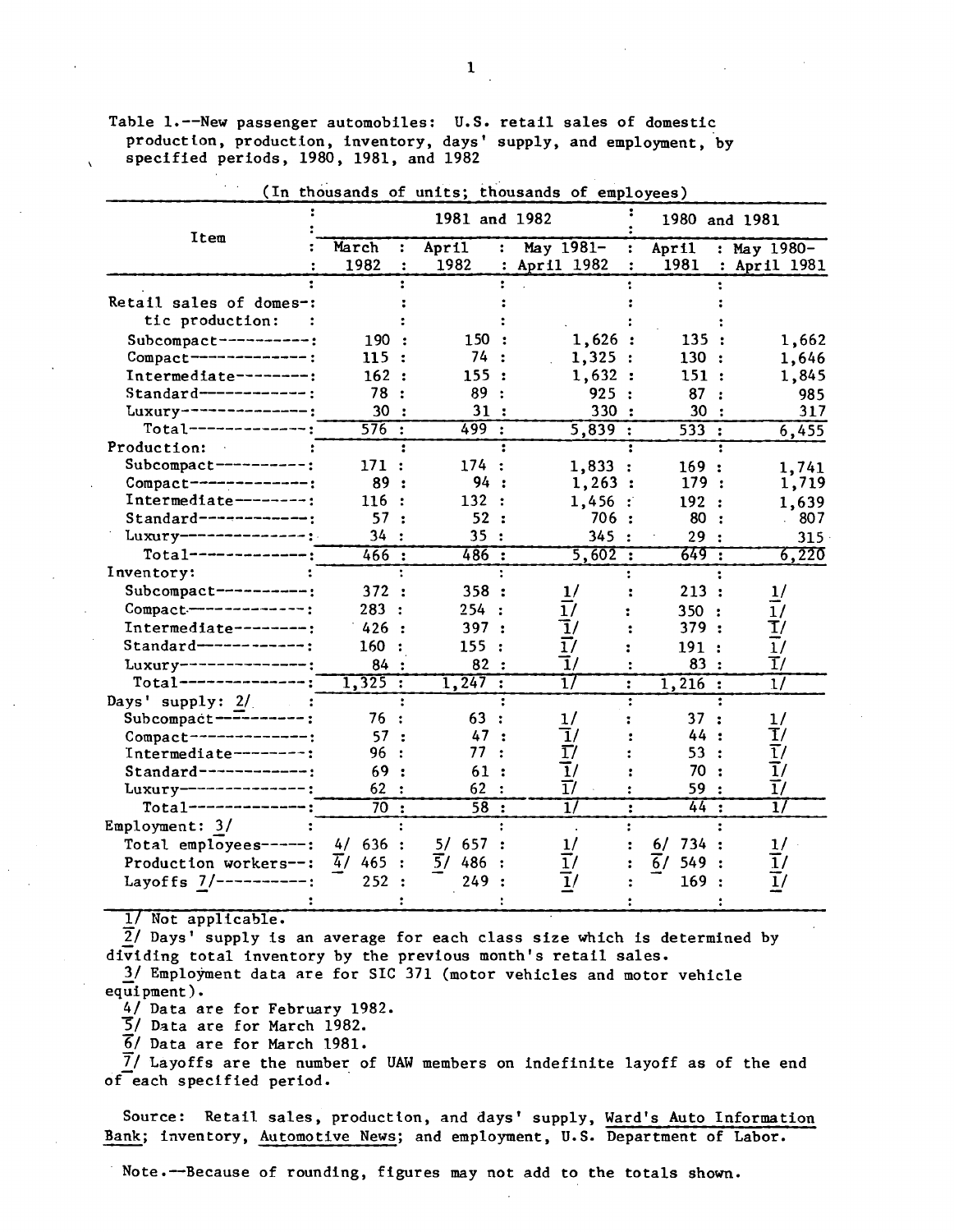Table 2.--New passenger automobiles: U.S. imports for consumption, by principal sources and specified periods, 1980, 1981, and 1982 1/ 2/

|                                                                                                                                 |           | 1981 and 1982 |                  |                         | 1980 and 1981  |           |  |                      |  |  |
|---------------------------------------------------------------------------------------------------------------------------------|-----------|---------------|------------------|-------------------------|----------------|-----------|--|----------------------|--|--|
| Source                                                                                                                          | February  | March         |                  | : April 1981-           |                | March     |  | April 1980-          |  |  |
|                                                                                                                                 | 1982      | 1982          |                  | : March 1982            |                | 1981      |  | March 1981           |  |  |
|                                                                                                                                 |           |               | Quantity (units) |                         |                |           |  |                      |  |  |
|                                                                                                                                 |           |               |                  |                         |                |           |  |                      |  |  |
| $Japan-----$                                                                                                                    | 107,651:  | 163, 270:     |                  | 1,833,313               |                | 180, 103: |  | 2,011,822            |  |  |
| Canada-------------:                                                                                                            | 57,996:   |               | 70,387:          | 609,872                 |                | 53,937:   |  | 552,654              |  |  |
| West Germany-------:                                                                                                            | 17,848:   |               | 25,802:          | 241,839:                |                | 26,322:   |  | 302,786              |  |  |
| Sweden--------------:                                                                                                           | 5,770:    |               | 10,553:          | 77,767:                 |                | 4,463:    |  | 58,276               |  |  |
| $Ital y------$                                                                                                                  | 913:      |               | 1,662:           | 16,808:                 |                | 3,084:    |  | 39,215               |  |  |
| United Kingdom-----:                                                                                                            | 631:      |               | 2,038:           | 15,030                  |                | 699 :     |  | 21,330               |  |  |
| $Frame \rightarrow \rightarrow \rightarrow \rightarrow \rightarrow \rightarrow \rightarrow \rightarrow \rightarrow \rightarrow$ | 5,066:    |               | 5,551            | 42,146                  |                | 4,425:    |  | 48,046               |  |  |
| All other----------:                                                                                                            | 3         |               |                  | 2,740                   |                | 2:        |  | 2,369                |  |  |
| $Total-----:$                                                                                                                   | 195,878 F | 279,263:      |                  | 2,839,515 <del>:</del>  |                | 273,035 : |  | <del>3,036,498</del> |  |  |
|                                                                                                                                 |           |               |                  | Value $(1,000$ dollars) |                |           |  |                      |  |  |
|                                                                                                                                 |           |               |                  |                         |                |           |  |                      |  |  |
| Japan---------------;                                                                                                           | 587,376 : | 904,402:      |                  | 9,420,815:              |                | 877,305 : |  | 8,803,868            |  |  |
| $Canada-----------$                                                                                                             | 478,204 : | 555,378:      |                  | 4,748,298               |                | 375,094:  |  | 3,692,947            |  |  |
| West Germany-------:                                                                                                            | 211,786:  | 316,784:      |                  | 2,730,711 :             |                | 280,753 : |  | 3,000,387            |  |  |
| Sweden------------                                                                                                              | 53,421:   |               | 97,341:          | 681,290                 |                | 34,838:   |  | 449,503              |  |  |
| $Itally --- --- --- --- - 2.$                                                                                                   | 11,078:   | 14,890        | $\cdot$ :        | 156,572                 | $\cdot$ :      | 20,768:   |  | 275,990              |  |  |
| United Kingdom-----:                                                                                                            | 17,132:   |               | 45,847 :         | $314, 227$ :            |                | 9,960:    |  | 227,468              |  |  |
| $Frame----------$                                                                                                               | 24,108:   | 33,677        |                  | 266,669                 | $\ddot{\cdot}$ | 31,854:   |  | 296,092              |  |  |
| All other----------:                                                                                                            | 91:       |               |                  | 47,944                  |                | 13:       |  | 12,331               |  |  |
| Total---------: 1,383,196 : 1,968,319                                                                                           |           |               |                  | 18, 366, 526            |                | 1,630,585 |  | <u>16,758,586</u>    |  |  |

1/ Data include imports into Puerto Rico; data for January-March 1982 and full year 1981 do not include Volkswagens assembled in the United States. All other data, however, do include U.S.-built Volkswagens.

2/ January-March 1982 and July-December 1981 data include TSUSA number 692.1005.

Source: Compiled from official statistics of the U.S. Department of Commerce.

Note.--Because of rounding, figures may not add to the totals shown.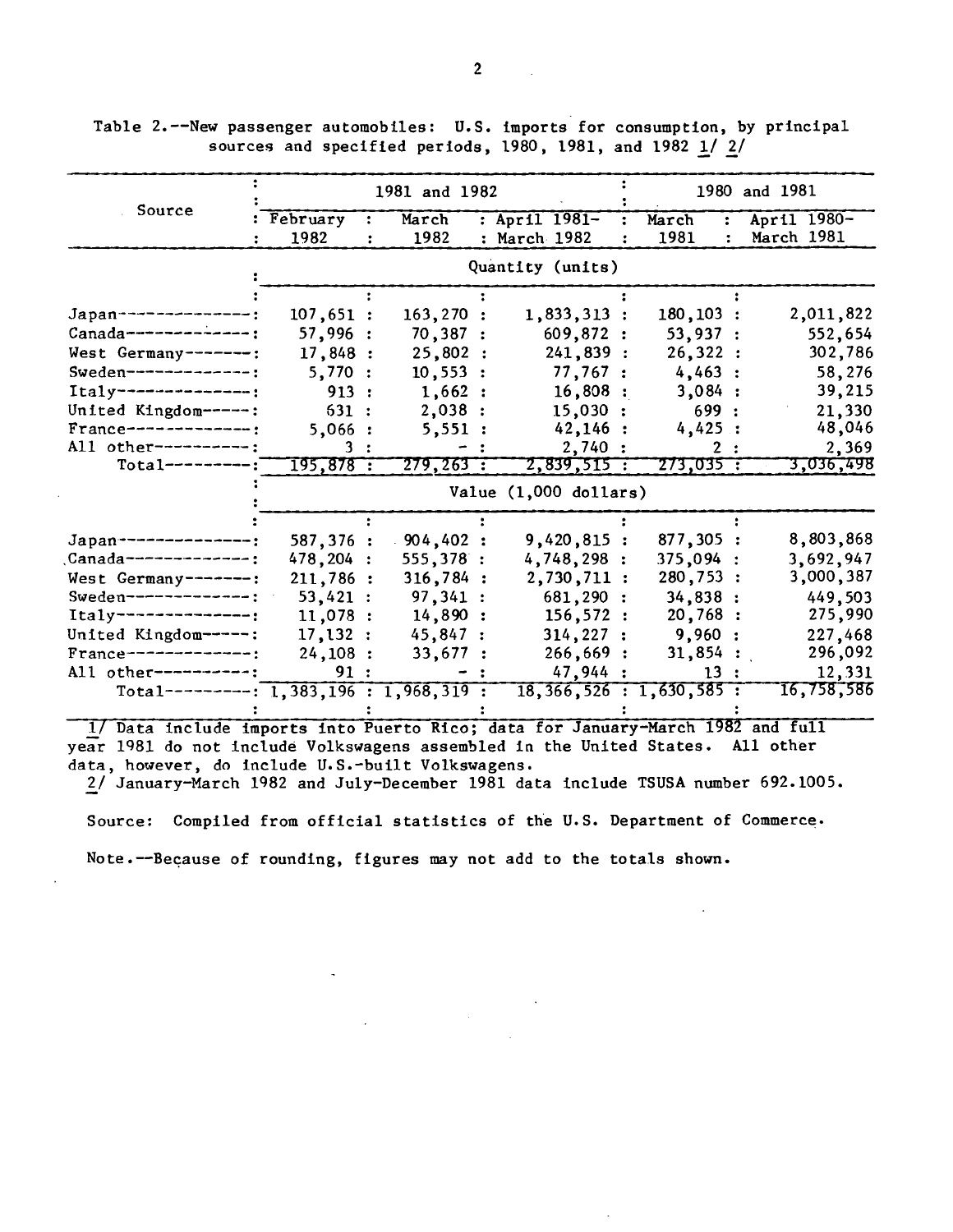Table 3.--Lightweight automobile trucks  $1/$  and bodies and cab/chassis for lightweight automobile trucks: U.S. imports for consumption, by principal sources and specified periods,  $1980$ ,  $1981$ , and  $1982$   $2/$ 

|                    |              |                     | 1981 and 1982 |  |                         |              |                       |  | 1980 and 1981 |  |  |  |  |  |
|--------------------|--------------|---------------------|---------------|--|-------------------------|--------------|-----------------------|--|---------------|--|--|--|--|--|
| Source             | : February   |                     | March         |  | : April 1981-           | $\mathbf{r}$ | March                 |  | April 1980-   |  |  |  |  |  |
|                    | 1982         |                     | 1982          |  | : March 1982            |              | 1981                  |  | March 1981    |  |  |  |  |  |
|                    |              | Quantity (units) 3/ |               |  |                         |              |                       |  |               |  |  |  |  |  |
|                    |              |                     |               |  |                         |              |                       |  |               |  |  |  |  |  |
| $Japan-$           | 29,768:      |                     | 40,685:       |  | 463,221:                |              | $40,127$ :            |  | 469,462       |  |  |  |  |  |
| $Canada---$        | 18,839:      |                     | 30,389:       |  | $241,803$ :             |              | 19,388 :              |  | 202,774       |  |  |  |  |  |
| All other-         | 1:           |                     | 226:          |  | 3,083:                  |              | 207:                  |  | 2,886         |  |  |  |  |  |
| $Total---$         | $48,608$ :   |                     | 71,300:       |  | $708, 107$ :            |              | $\overline{59,722}$ : |  | 675, 122      |  |  |  |  |  |
|                    |              |                     |               |  | Value $(1,000$ dollars) |              |                       |  |               |  |  |  |  |  |
|                    |              |                     |               |  |                         |              |                       |  |               |  |  |  |  |  |
| $Japan---$         | 128,442:     |                     | 172, 188:     |  | 1,898,440:              |              | 159, 193:             |  | 1,799,659     |  |  |  |  |  |
| $Canada-----$      | 167,529:     |                     | 232,762:      |  | 1,796,588:              |              | 121, 135:             |  | 1,247,698     |  |  |  |  |  |
| All other- $\cdot$ | 227:         |                     | 951:          |  | 37,357:                 |              | 3,342:                |  | 40,931        |  |  |  |  |  |
| $Total-----$       | $296, 198$ : |                     | 405,901 :     |  | 3,732,385:              |              | 283,670 :             |  | 3,088,288     |  |  |  |  |  |
|                    |              |                     |               |  |                         |              |                       |  |               |  |  |  |  |  |

1/ Defined as not over 10,000 pounds gvw.

 $\overline{2}$ / Partially estimated, all data include imports into Puerto Rico.

 $\overline{3}$ / Quantity data include complete trucks and cab/chassis, but exclude bodies.

Source: Compiled from official statistics of the U.S. Department of Commerce.

Note.--Because of rounding, figures may not add to the totals shown.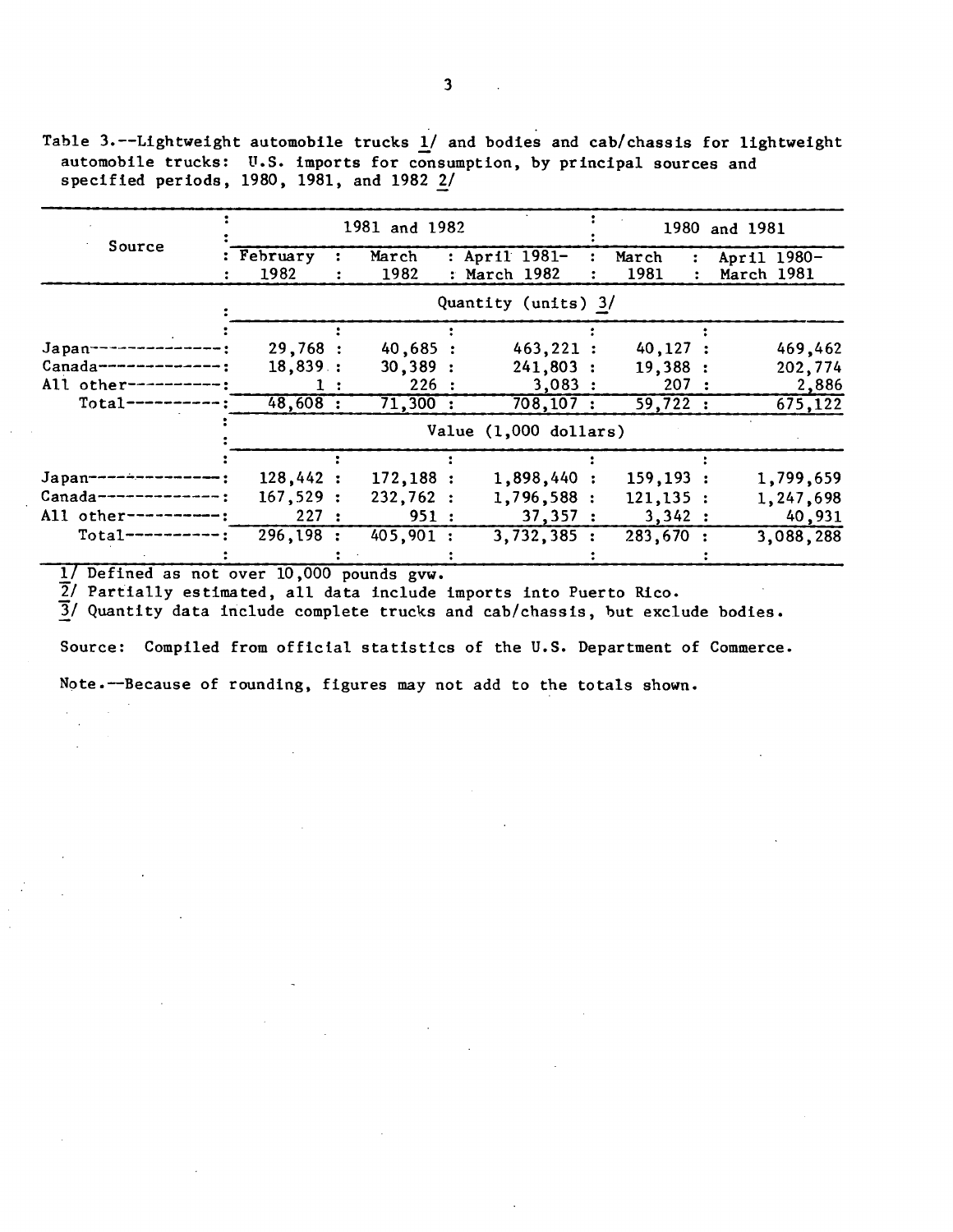|                         |                                  | 1981 and 1982 |                |                                                                       |                |             |           | 1980 and 1981 |
|-------------------------|----------------------------------|---------------|----------------|-----------------------------------------------------------------------|----------------|-------------|-----------|---------------|
| Market                  | February<br>$\ddot{\phantom{a}}$ | March         | $\ddot{\cdot}$ | April 1981-:                                                          |                | March       |           | April 1980-   |
|                         | 1982<br>$\ddot{\phantom{a}}$     | 1982          | ż              | March 1982                                                            |                | 1981        | $\bullet$ | March 1981    |
|                         |                                  |               |                | Quantity (units)                                                      |                |             |           |               |
|                         |                                  |               |                |                                                                       |                |             |           |               |
| $Canada------------:$   | 19,359:                          | 35,874:       |                | 414,900:                                                              |                | $-53,085$ : |           | 479,933       |
| Saudi Arabia-------:    | 1,053:                           | 791 :         |                | 13,109:                                                               |                | 1,653:      |           | 17,538        |
| Kuwait--------------    | 526:                             | 376:          |                | 7,225:                                                                |                | 685:        |           | 13,676        |
| Japan-------------      | 712:                             | 278:          |                | 4,747:                                                                |                | 275:        |           | 3,296         |
| West Germany-------:    | 199:                             | 139:          |                | 2,884:                                                                |                | 405 :       |           | 4,852         |
| $Belgium-------------:$ | 35:                              | 23:           |                | 1,531:                                                                |                | 304 :       |           | 3,732         |
| Venezuela ----------:   | 232:                             | 382 :         |                | 8,120:                                                                |                | 616:        |           | 4,933         |
| Switzerland--------:    | 30:                              | 161:          |                | 695:                                                                  |                | 245:        |           | 3,175         |
| All other----------:    | 1,847:                           | 2,348:        |                | 27,176:                                                               |                | 3,858:      |           | 41,661        |
| $Total-----$ :          | 23,993:                          | 40,372:       |                | 480, 387:                                                             |                | $61,126$ :  |           | 572,796       |
|                         |                                  |               |                | Value (1,000 dollars)                                                 |                |             |           |               |
|                         |                                  |               |                |                                                                       |                |             |           |               |
| $Canada-----$           | 140,375 :                        | 238,677:      |                | 2,820,875 :                                                           |                | 344,655:    |           | 2,996,172     |
| Saudi Arabia-------:    | 13,870:                          | 9,631:        |                | 170, 315:                                                             |                | 20, 253:    |           | 184,550       |
| Kuwait-------------:    | 6,504:                           | 4,749:        |                | 82,424:                                                               |                | 6,602:      |           | 127,772       |
| Japan--------------;    | 11,161:                          | 4,165:        |                | 57,433:                                                               |                | 2,951:      |           | 32,726        |
| West Germany-------:    | 1,870:                           | 1,345:        |                | 27,159:                                                               |                | 3,568:      |           | 41,026        |
| $Belgium--------$       | 422 :                            | 246:          |                | 12,811:                                                               |                | 2,475:      |           | 27,411        |
| $Venezuela-----:$       | 2,400:                           | 4,024:        |                | 74,620                                                                | $\ddot{\cdot}$ | 5,626:      |           | 42,916        |
| Switzerland--------:    | 403 :                            | 1,835:        |                | 43,802:                                                               |                | 1,935:      |           | 25,575        |
| All other----------:    | 18,965:                          | 24,346:       |                | 226,760:                                                              |                | 34,783 :    |           | 337,205       |
| $Total-----:$           | $195,970$ :                      | $289,018$ :   |                | 3,516,199:                                                            |                | 422,848:    |           | 3,815,353     |
|                         |                                  |               |                |                                                                       |                |             |           |               |
| <b>Source:</b>          |                                  |               |                | Compiled from official statistics of the U.S. Department of Commerce. |                |             |           |               |

Table 4.--New passenger automobiles: U.S. exports of domestic merchandise, by principal markets and specified periods, 1980, 1981, and i982  $\sim$ 

 $\cdot$ 

 $\label{eq:2.1} \frac{1}{2} \sum_{i=1}^n \frac{1}{2} \sum_{j=1}^n \frac{1}{2} \sum_{j=1}^n \frac{1}{2} \sum_{j=1}^n \frac{1}{2} \sum_{j=1}^n \frac{1}{2} \sum_{j=1}^n \frac{1}{2} \sum_{j=1}^n \frac{1}{2} \sum_{j=1}^n \frac{1}{2} \sum_{j=1}^n \frac{1}{2} \sum_{j=1}^n \frac{1}{2} \sum_{j=1}^n \frac{1}{2} \sum_{j=1}^n \frac{1}{2} \sum_{j=1}^n \frac{$ 

 $\sim$ 

Note.--Because of rounding, figures may not add to the totals shown.

 $\sim 10^{-1}$ 

 $\sim 10^{-1}$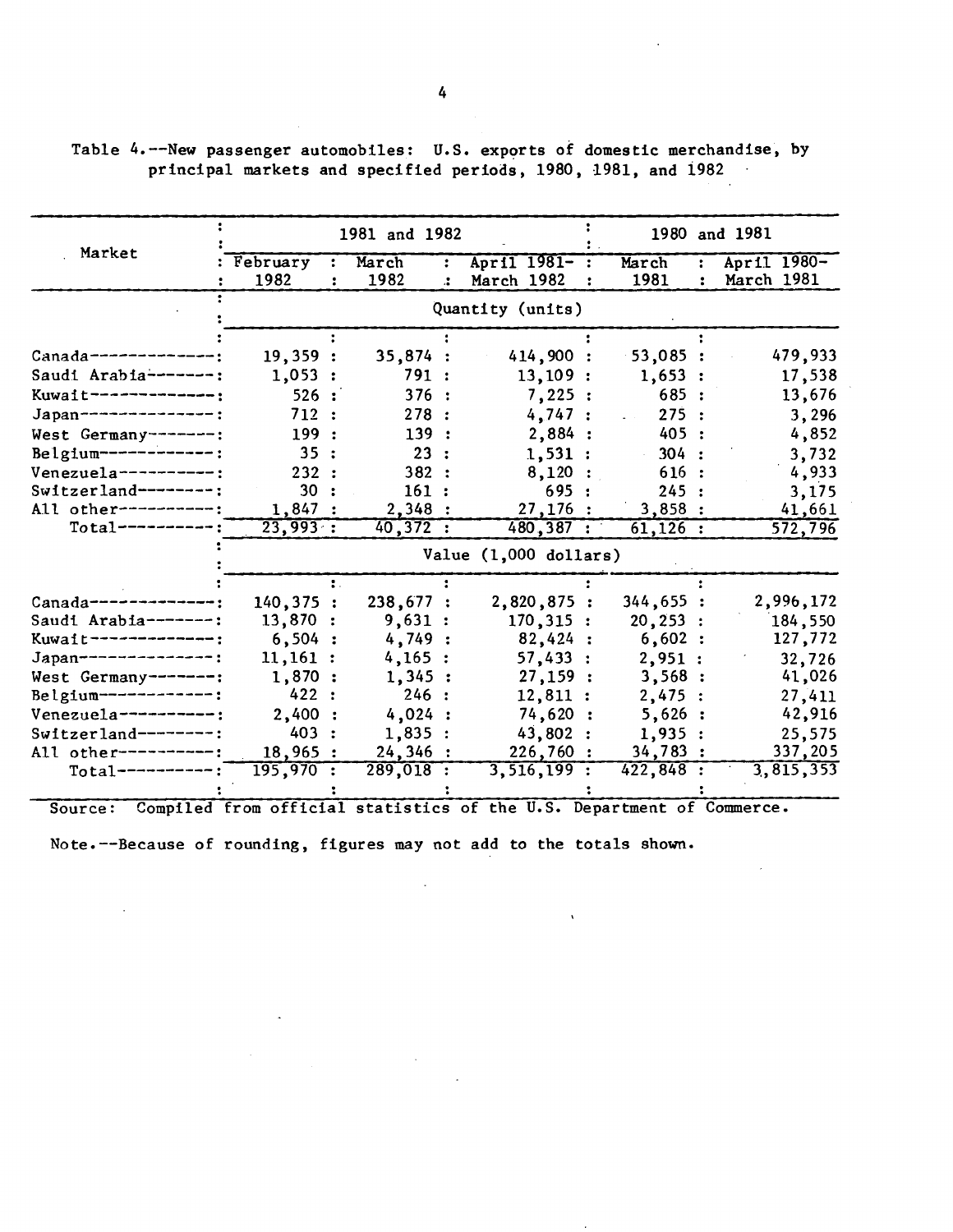Table 5.--Lightweight automobile trucks  $1/$  and bodies and cab/chassis for lightweight automobile trucks: U.S. exports of domestic merchandise, by principal markets and specified periods,  $1980$ ,  $1981$ , and  $1982$   $2/$ 

|                         |                |                | 1981 and 1982           |                         |                                                                                                                                                                                                                                                                                                                                                                                                                                                                                                                             |       |  |            |  |  |  |  |  |  |
|-------------------------|----------------|----------------|-------------------------|-------------------------|-----------------------------------------------------------------------------------------------------------------------------------------------------------------------------------------------------------------------------------------------------------------------------------------------------------------------------------------------------------------------------------------------------------------------------------------------------------------------------------------------------------------------------|-------|--|------------|--|--|--|--|--|--|
| Market                  | February       | $\ddot{\cdot}$ | March<br>$\ddot{\cdot}$ | April 1981-             |                                                                                                                                                                                                                                                                                                                                                                                                                                                                                                                             | March |  |            |  |  |  |  |  |  |
|                         | 1982           |                | 1982                    | March 1982              |                                                                                                                                                                                                                                                                                                                                                                                                                                                                                                                             | 1981  |  | March 1981 |  |  |  |  |  |  |
|                         |                |                |                         | Quantity (units)        |                                                                                                                                                                                                                                                                                                                                                                                                                                                                                                                             |       |  |            |  |  |  |  |  |  |
|                         |                |                |                         |                         |                                                                                                                                                                                                                                                                                                                                                                                                                                                                                                                             |       |  |            |  |  |  |  |  |  |
| $Canada$ -------------: | 5,127:         |                | 5,175:                  |                         |                                                                                                                                                                                                                                                                                                                                                                                                                                                                                                                             |       |  | 62,930     |  |  |  |  |  |  |
| Saudi Arabia-------:    | .1,441:        |                | 1,848:                  |                         |                                                                                                                                                                                                                                                                                                                                                                                                                                                                                                                             |       |  | 27,972     |  |  |  |  |  |  |
| Argentina----------:    |                |                | 6                       |                         |                                                                                                                                                                                                                                                                                                                                                                                                                                                                                                                             |       |  | 12,467     |  |  |  |  |  |  |
| Kuwait--------------:   | 211:           |                | 454:                    | 3,104                   | $\mathbf{r}$                                                                                                                                                                                                                                                                                                                                                                                                                                                                                                                |       |  |            |  |  |  |  |  |  |
| Ecuador-----------:     | 93:            |                | 193:                    |                         |                                                                                                                                                                                                                                                                                                                                                                                                                                                                                                                             |       |  | 4,434      |  |  |  |  |  |  |
| Venezuela----------:    | 72:            |                | 177:                    | 2,311                   |                                                                                                                                                                                                                                                                                                                                                                                                                                                                                                                             |       |  | 4,924      |  |  |  |  |  |  |
| $Mexico$ ------------   | 240:           |                | 271:                    |                         |                                                                                                                                                                                                                                                                                                                                                                                                                                                                                                                             |       |  | 3,805      |  |  |  |  |  |  |
| $Colomb1a-----$         | 43             |                | 29:                     |                         |                                                                                                                                                                                                                                                                                                                                                                                                                                                                                                                             |       |  | 4,589      |  |  |  |  |  |  |
| All other----------;    | 2,268:         |                | 1,060:                  |                         |                                                                                                                                                                                                                                                                                                                                                                                                                                                                                                                             |       |  | 27,153     |  |  |  |  |  |  |
| $Total-----$            | 9,496:         |                | 9,213:                  | $103,418$ :             |                                                                                                                                                                                                                                                                                                                                                                                                                                                                                                                             |       |  |            |  |  |  |  |  |  |
|                         |                |                |                         | Value $(1,000$ dollars) | 1980 and 1981<br>April 1980-<br>52,039:<br>6,469:<br>18,541:<br>2,854:<br>703:<br>1,397:<br>293:<br>4,981<br>1,973<br>154 :<br>569:<br>3,361:<br>378:<br>950<br>186:<br>20,436:<br>1,793:<br>$\overline{14}$ ,093:<br>153,255<br>356, 253:<br>45,413:<br>533,911<br>21,605:<br>206,944<br>5,452<br>9,094:<br>76,833<br>2,558:<br>35,424<br>15,885:<br>1,274:<br>35,050<br>4,345:<br>45,031<br>$\ddot{\cdot}$<br>2,939:<br>27,574<br>8,408:<br>1,669:<br>40,274<br>188, 840:<br>14,896:<br>230,997<br>103,793 :<br>1,232,038 |       |  |            |  |  |  |  |  |  |
|                         |                |                |                         |                         |                                                                                                                                                                                                                                                                                                                                                                                                                                                                                                                             |       |  |            |  |  |  |  |  |  |
| $Canada-----$           | 25,285:        |                | 35,316:                 |                         |                                                                                                                                                                                                                                                                                                                                                                                                                                                                                                                             |       |  |            |  |  |  |  |  |  |
| Saudi Arabia-------:    | 18,420:        |                | 22,986:                 | 188,607                 |                                                                                                                                                                                                                                                                                                                                                                                                                                                                                                                             |       |  |            |  |  |  |  |  |  |
| $Argentina-----$        | 3 <sup>1</sup> |                | 55:                     |                         |                                                                                                                                                                                                                                                                                                                                                                                                                                                                                                                             |       |  |            |  |  |  |  |  |  |
| Kuwait-------------:    | 2,103:         |                | 5,132:                  | 27,629:                 |                                                                                                                                                                                                                                                                                                                                                                                                                                                                                                                             |       |  |            |  |  |  |  |  |  |
| Ecuador------------:    | 758:           |                | 1,647:                  |                         |                                                                                                                                                                                                                                                                                                                                                                                                                                                                                                                             |       |  |            |  |  |  |  |  |  |
| $Venezuela--------:$    | 669 :          |                | 1,645:                  | 20,760                  |                                                                                                                                                                                                                                                                                                                                                                                                                                                                                                                             |       |  |            |  |  |  |  |  |  |
| $Mexico$ ------------;  | 2,118:         |                | 2,426:                  | 25,909                  |                                                                                                                                                                                                                                                                                                                                                                                                                                                                                                                             |       |  |            |  |  |  |  |  |  |
| $Colomb1a-----$         | 362 :          |                | 231:                    |                         |                                                                                                                                                                                                                                                                                                                                                                                                                                                                                                                             |       |  |            |  |  |  |  |  |  |
| All other----------     | 22,441:        |                | 10,954:                 |                         |                                                                                                                                                                                                                                                                                                                                                                                                                                                                                                                             |       |  |            |  |  |  |  |  |  |
| $Total-----$            | 72, 159:       |                | 80,392:                 | 837,743 :               |                                                                                                                                                                                                                                                                                                                                                                                                                                                                                                                             |       |  |            |  |  |  |  |  |  |
|                         |                |                |                         |                         |                                                                                                                                                                                                                                                                                                                                                                                                                                                                                                                             |       |  |            |  |  |  |  |  |  |

1/ Defined as not over 10,000 pounds gvw.

2/ Partially estimated.

 $\sim 100$ 

 $\overline{3}$ / Quantity data include complete trucks and cab/chassis, but exclude bodies.

Source: Compiled from official statistics of the U.S. Department of Commerce.

Note.~Because of rounding, figures may not add to the totals shown.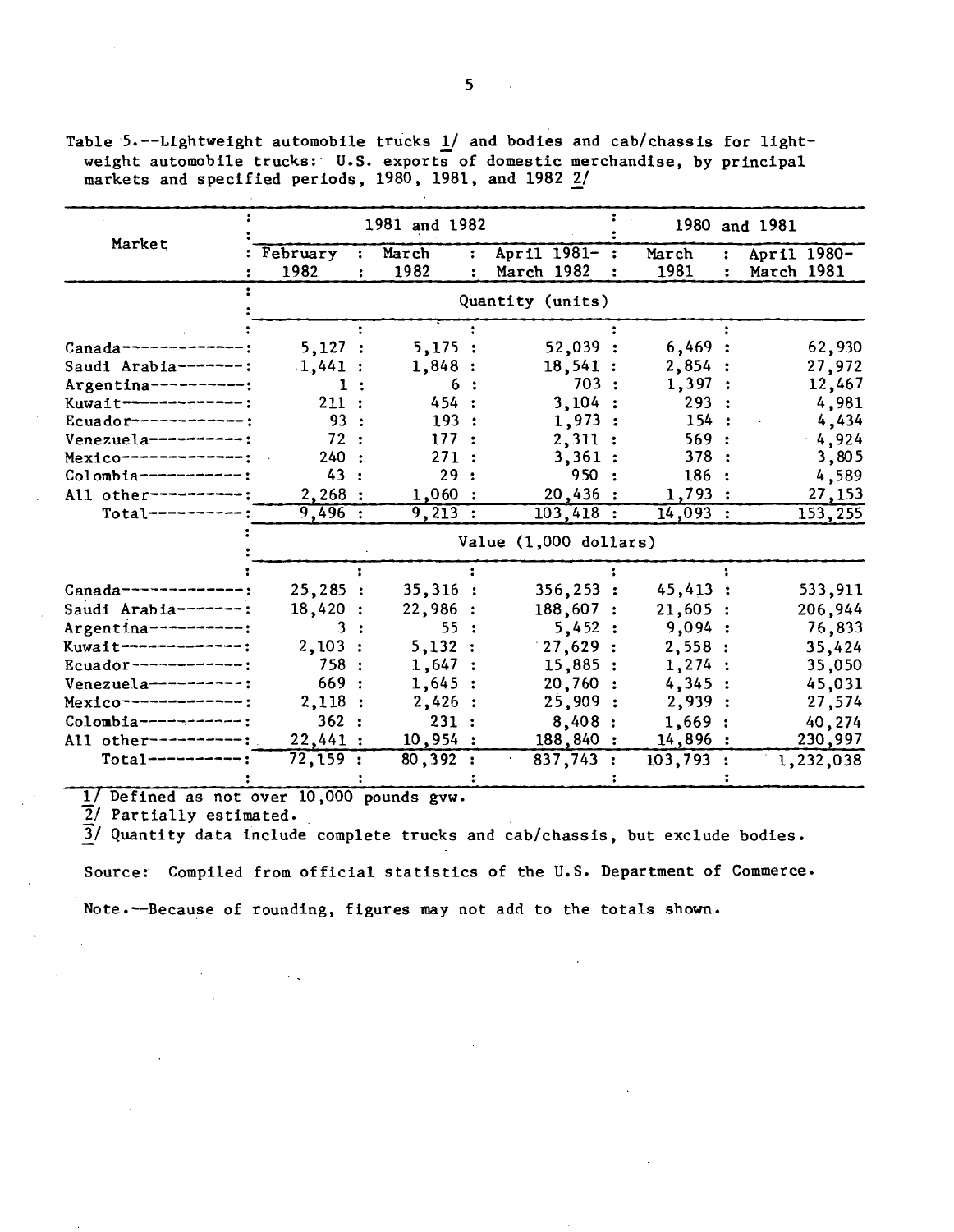Table 6.--New passenger automobiles: Sales of domestic and imported passenger automobiles and sales of imported passenger automobiles as a percent of total U.S. sales, by specified periods, 1981 and 1982

| Period                                                                                                                                                                   |                                    | Sales of $-$<br>Domestic<br>$automobiles$ 1/                          | Imported<br>automobiles $2/$                                                       |                      |                            | Total U.S. sales                                                                                                                                                                                      | sales to                                                        | Ratio of import<br>total sales                       |  |
|--------------------------------------------------------------------------------------------------------------------------------------------------------------------------|------------------------------------|-----------------------------------------------------------------------|------------------------------------------------------------------------------------|----------------------|----------------------------|-------------------------------------------------------------------------------------------------------------------------------------------------------------------------------------------------------|-----------------------------------------------------------------|------------------------------------------------------|--|
|                                                                                                                                                                          | 1982                               | 1981                                                                  | 1982                                                                               | 1981                 | 1982                       | 1981                                                                                                                                                                                                  | 1982                                                            | 1981                                                 |  |
|                                                                                                                                                                          |                                    |                                                                       |                                                                                    |                      |                            |                                                                                                                                                                                                       | $:$ --Percent--                                                 |                                                      |  |
| $January---:$<br>$F$ ebruary--:<br>$Jan.-Feb--:$<br>$March---$ :<br>Jan. $-Mar--:1,400,688:1,732,469:$<br>April -----: $498,630$ :<br>Jan. - Apr.:1,899,318 :2,266,193 : | 368, 138:<br>456,942 :<br>575,608: | 469,832:<br>543, 593:<br>825,080 :1,013,425 :<br>719,044:<br>533,724: | 166, 172:<br>175,261:<br>341,433:<br>200, 741:<br>542, 174:<br>169,833:<br>712,007 | 177,365:<br>219,164: | $534, 310$ :<br>632, 203 : | 647, 197:<br>762.757 :<br>$396, 529$ :1, 166, 513 :1, 409, 954 :<br>242,558:776,349:961,602:<br>639,087 :1,942,862 :2,371,556 :<br>216,852 : 668,463 : 750,576 :<br>855,939 : 2,611,325 : 3,122,132 : | 31.1:<br>27.7 :<br>29.3:<br>25.9:<br>27.9:<br>25.4:<br>$27.3$ : | 27.4<br>28.7<br>28.1<br>25.2<br>26.9<br>28.9<br>27.4 |  |
|                                                                                                                                                                          |                                    |                                                                       |                                                                                    |                      |                            |                                                                                                                                                                                                       |                                                                 |                                                      |  |

1/ Domestic automobile sales include U.S. and Canadian-built automobiles sold in the United States.

2/ Does not include automobiles imported from Canada.

Source: Automotive News.

Table 7.-New passenger automobiles: Price indexes, by specified periods, 1981 and 1982

|                          |              |      |           | , _ _ v ,     | ,            |  |       |  |           |  |         |
|--------------------------|--------------|------|-----------|---------------|--------------|--|-------|--|-----------|--|---------|
|                          |              | 1982 |           | 1981 and 1982 |              |  |       |  |           |  |         |
| Item                     | : February : |      | March     | $\mathbf{L}$  | Percent      |  | March |  | March     |  | Percent |
|                          | 1982         |      | 1982      |               | change       |  | 1981  |  | 1982      |  | change  |
|                          |              |      |           |               |              |  |       |  |           |  |         |
| Consumer Price           |              |      |           |               |              |  |       |  |           |  |         |
| Index:                   |              |      |           |               |              |  |       |  |           |  |         |
| Unadjusted ----:         | 195.5:       |      | 194.4:    |               | $-0.6$ :     |  | 182.9 |  | 194.4     |  | $+6.3$  |
| Seasonally               |              |      |           |               |              |  |       |  |           |  |         |
| adjusted-                | 194.5        |      | 194.6:    |               | 0.           |  | 183.1 |  | 194.6     |  | $+6.3$  |
| Producer Price           |              |      |           |               |              |  |       |  |           |  |         |
| Index:                   |              |      |           |               |              |  |       |  |           |  |         |
| Unadjusted- $-$ -:       | 210.5        |      | $210.3$ : |               | $^{\circ}$ 0 |  | 196.7 |  | $210.3$ : |  | $+6.9$  |
| Seasonally<br>$\cdot$ :  |              |      |           |               |              |  |       |  |           |  |         |
| $adjusted--:$            | 210.3        |      | 212.0     |               | $+0.8$       |  | 198.3 |  | 212.0     |  | $+6.9$  |
|                          |              |      |           |               |              |  |       |  |           |  |         |
| $\overline{\phantom{a}}$ |              |      | ---       |               |              |  |       |  |           |  |         |

 $(1967 - 100)$ 

 $\sim 10$ 

Source: U.S. Department of Labor.

 $\sim 10$ 

6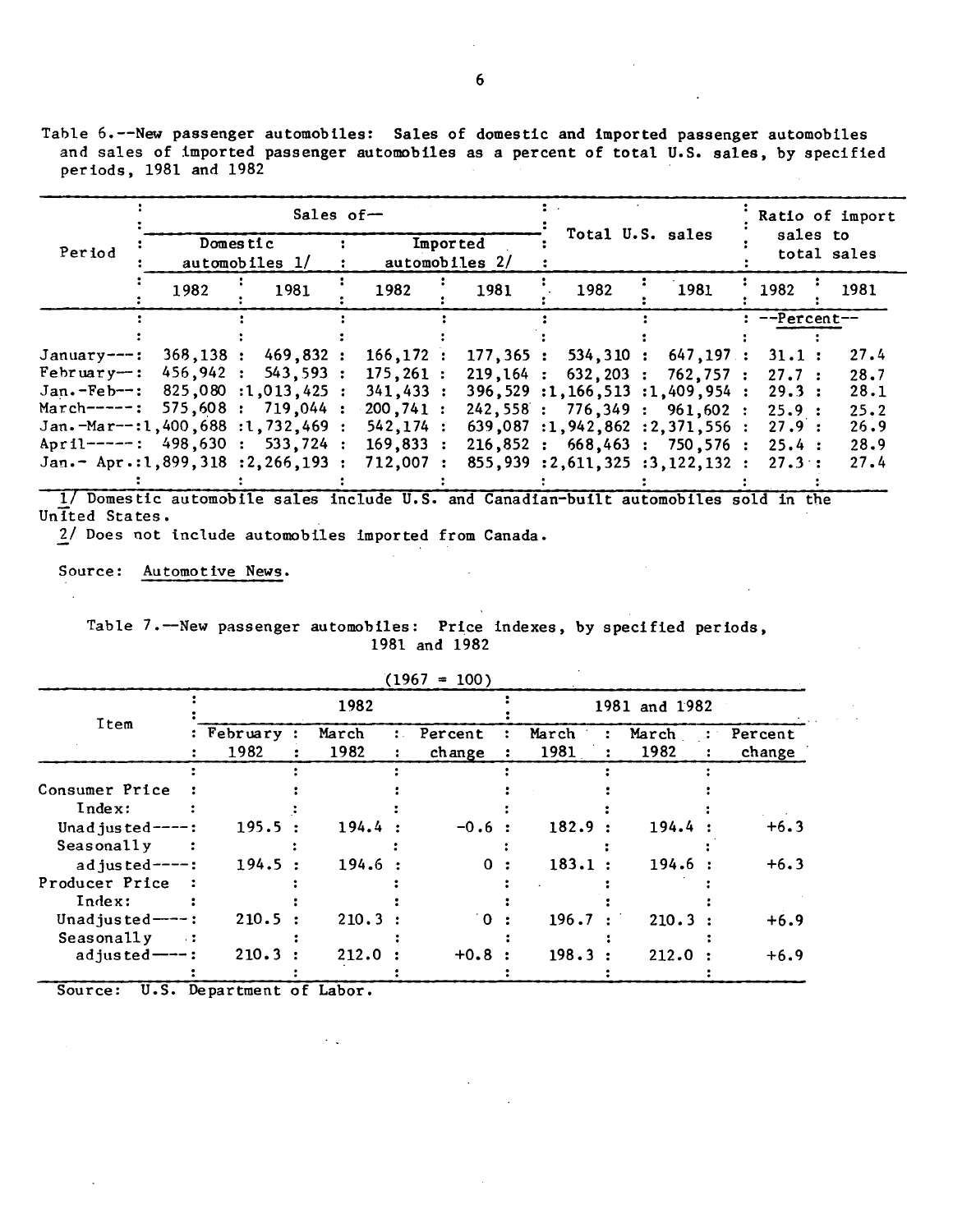## Table 8.--New passenger automobiles: Retail price changes in the U.S. market, during April 1982

|                                                                                                      | (In dollars)                                 |
|------------------------------------------------------------------------------------------------------|----------------------------------------------|
| Source and size category                                                                             | Retail price changes, April 1982<br>(+ or -) |
| U.S. producers---------<br>Japanese producers--------<br>European Economic Community pro-<br>ducers: | No change<br>No change                       |
| $Subcompact-$<br>Compact ------------------------------;<br>$Luxury--$                               | No change<br>No change<br>+5                 |
| Automotive News, April 1982.<br>Source:                                                              |                                              |

Table 9.--Sales and profits (loss) on major U.S. automobile manufacturers' operations, by specified periods, 1981 and 1982 1/

|                                                                           | (In millions of dollars) |               |  |  |  |  |
|---------------------------------------------------------------------------|--------------------------|---------------|--|--|--|--|
| Item and firm                                                             | 1982                     | 1981          |  |  |  |  |
|                                                                           | January-March            | January-March |  |  |  |  |
| Sales:                                                                    |                          |               |  |  |  |  |
| General Motors----------:                                                 | 14,720                   | 15,720        |  |  |  |  |
| $For d \text{---} \text{---} \text{---} \text{---} \text{---} \text{---}$ | 8,920                    | 9,300         |  |  |  |  |
| $Chrysler----------------$                                                | 2,500                    | 2,400         |  |  |  |  |
| American Motors---------                                                  | 600                      | 598           |  |  |  |  |
| $Total$ ----------------                                                  | .26, 740                 | 28,018        |  |  |  |  |
| Profits:                                                                  |                          |               |  |  |  |  |
| General Motors--------                                                    | 128                      | 190           |  |  |  |  |
| Ford------------------                                                    | $(355)$ :                | (439)         |  |  |  |  |
| $Chrys1er------------$                                                    | 150                      | (298)         |  |  |  |  |
| American Motors-------                                                    | (51):                    | (53)          |  |  |  |  |
| $Total-$                                                                  | $(128)$ :                | (600)         |  |  |  |  |
|                                                                           |                          |               |  |  |  |  |

1/ Data is for worlg operations.

 $\bar{z}$ 

 $\ddot{\phantom{0}}$ 

Source: Automotive News, Wall Street Journal and Ward's Automotive Reports.

 $\ddot{\phantom{a}}$ 

 $\hat{\mathcal{A}}$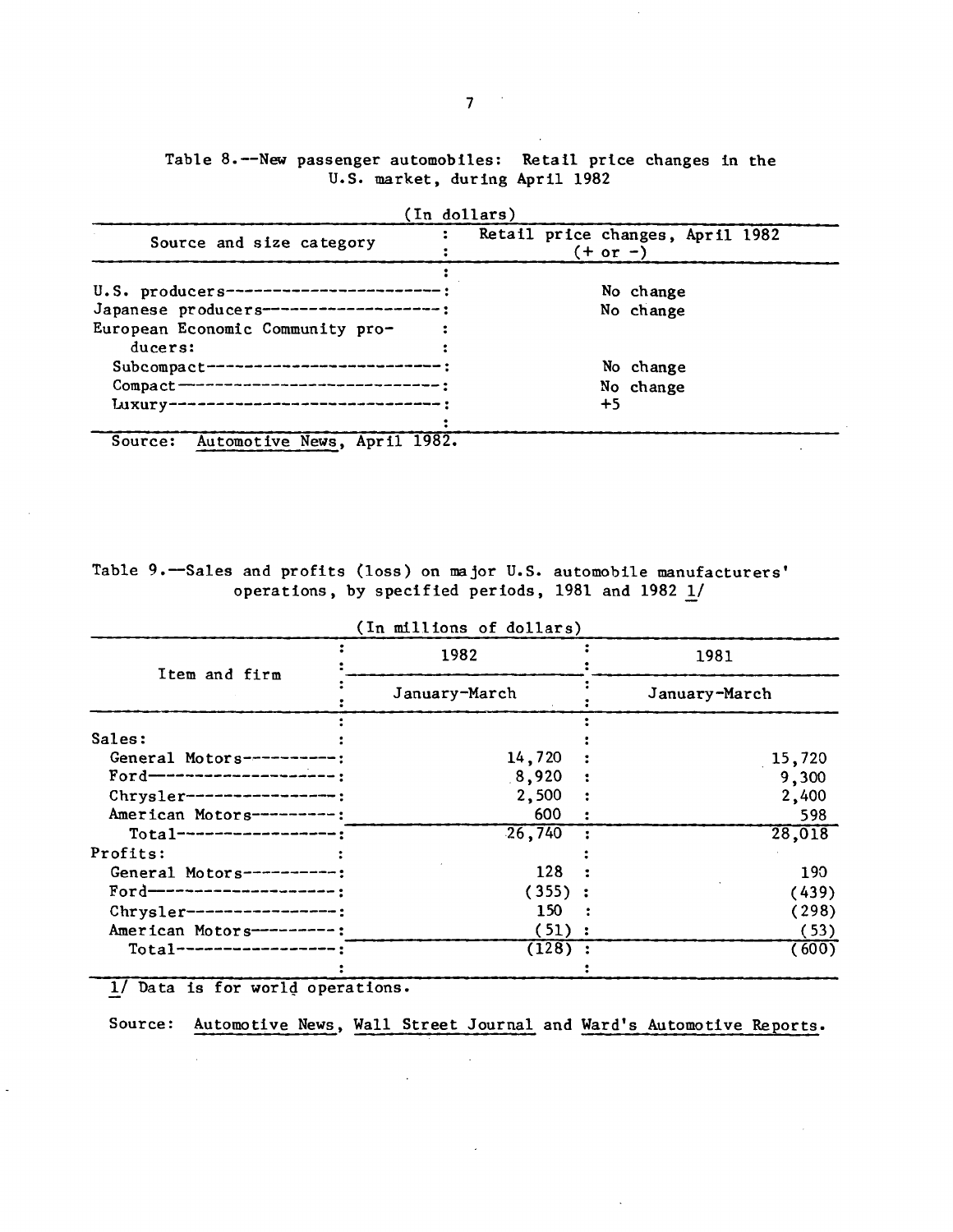|                                                                                             |         | April 1, 1981<br>May 1, 1982             |         |                                                        | : Percent change in<br>: optionally equipped<br>model                                |              |  |  |  |
|---------------------------------------------------------------------------------------------|---------|------------------------------------------|---------|--------------------------------------------------------|--------------------------------------------------------------------------------------|--------------|--|--|--|
| Company, model, and options 2/                                                              | Base :  | $:$ Option- $:$<br>ally<br>$: model$ 3/: |         | $:$ Option- $:$<br>Base : ally<br>$: \text{model}$ 3/: | :Apr. 1982-:Apr. 1981-<br>model 3/: equipped: model 3/: equipped: May 1982: May 1982 |              |  |  |  |
|                                                                                             |         |                                          |         |                                                        |                                                                                      |              |  |  |  |
| General Motors:                                                                             |         |                                          |         |                                                        |                                                                                      |              |  |  |  |
| Chevette, 2 door HB (PB, RWD, $TG$ )----------:                                             | 5,155:  | 5,405:                                   | 5,513:  | 5,778:                                                 |                                                                                      | 0:<br>$+6.9$ |  |  |  |
| Citation, 4 door HB (PB, RWD, TG, AT)-----:                                                 | 6,404:  | 7,014:                                   | 6,899:  | 7,554:                                                 | 0:                                                                                   | $+7.7$       |  |  |  |
| Cimarron, 4 door (AT)------------------------; 4/ 12,131 :4/ 12,501 :<br>Ford:              |         |                                          | 12,181: | 12,551:                                                | 0:                                                                                   | $+0.4$       |  |  |  |
|                                                                                             | 5.556:  | 5.857:                                   | 6.046:  | 6,406:                                                 | 0:                                                                                   | $+9.4$       |  |  |  |
| Escort, L, 2 door HB (PB, RWD, TG, RS)-----:                                                | 6,421:  | 6,953:                                   | 6,419:  | 7,042 :                                                | 0:                                                                                   | $+1.3$       |  |  |  |
| Fairmont Futura, 4 door (RWD, TG,)---------:                                                |         |                                          |         |                                                        |                                                                                      |              |  |  |  |
| LTD Crown Victora, 4 door (RWD, TG,<br>$AC, R)$ ---------                                   | .8,519: | 10, 102:                                 | 9,294:  | 11,022:                                                | 0:                                                                                   | $+9.1$       |  |  |  |
| Chrysler:                                                                                   |         |                                          |         |                                                        |                                                                                      |              |  |  |  |
| Plymouth TC3, 2 door HB (PB, RWD)----------:                                                | 5,938:  | 6,188:                                   | 6,421:  | 6,634:                                                 | 0:                                                                                   | $+7.2$       |  |  |  |
|                                                                                             | 5,980:  |                                          |         |                                                        | 0:                                                                                   | $+11.7$      |  |  |  |
| Reliant, 4 door (PB, RWD, TG, R, AT)------:                                                 |         | 6,680:                                   | 6,629:  | 7,464:                                                 |                                                                                      |              |  |  |  |
| Dodge 400, 2 door (RWD, AC) 5/-------------:                                                | 6,672:  | 7,502:                                   | 8,043:  | 8,844:                                                 | $\mathbf{0}$ :                                                                       | $+17.9$      |  |  |  |
| Toyota:                                                                                     |         |                                          |         |                                                        |                                                                                      |              |  |  |  |
| Corolla, Deluxe, 2 door (R)---------------:                                                 | 5,688:  | 5,793:                                   | 6,018:  | 6,129:                                                 | 0:                                                                                   | $+5.8$       |  |  |  |
| Corona LE, 4 door $(R, AT)$ -------------------;                                            | 8,254:  | 8,254:                                   | 8,939:  | 8,939:                                                 | 0:                                                                                   | $+8.3$       |  |  |  |
| Cressida, 4 door----------------------------                                                | 11,599: | 11,599:                                  | 12,249: | 12,249:                                                | 0:                                                                                   | $+5.6$       |  |  |  |
| Nissan (Datsun):                                                                            |         |                                          |         |                                                        |                                                                                      | $+7.4$       |  |  |  |
| 210, Deluxe 2 door (R)---------------------;                                                | 5,369:  | 5,494:                                   | 5,819:  | 5,899:                                                 | 0:                                                                                   |              |  |  |  |
| Stanza, 4 door (R, AT) 5/------------------;<br>Maxima, 4 door----------------------------; | 6,839:  | 7,224:                                   | 6.999:  | 7,419:                                                 | 0:                                                                                   | $+2.7$       |  |  |  |
| Maxima, 4 door-----                                                                         | 10,379: | 10,379:                                  | 11,049: | 11,049:                                                | 0:                                                                                   | $+6.5$       |  |  |  |
| Honda:                                                                                      |         |                                          |         |                                                        |                                                                                      |              |  |  |  |
| Civic, 1300, 2 door HB $(R)$ -----------------;                                             | 4,599:  | $4,694$ :                                | 4,799:  | 4,894:                                                 | 0:                                                                                   | $+4.3$       |  |  |  |
| Accord, 4 door (R, AT)----------------------                                                | 7,645:  | 7,950:                                   | 8,245:  | 8,592:                                                 | 0:                                                                                   | $+8.1$       |  |  |  |
| Mazda:                                                                                      |         |                                          |         |                                                        |                                                                                      |              |  |  |  |
| GLC Custom, 2 door HB (R)------------------;                                                | 5,495:  | 5,650:                                   | 5,695:  | 5,850:                                                 | $\mathbf{0}$ :                                                                       | $+3.5$       |  |  |  |
|                                                                                             |         |                                          |         |                                                        |                                                                                      |              |  |  |  |

#### Table 10.--Manufacturers' suggested retail prices of selected U.S. and Japanese automobiles, April 1981-May 1982 1/

1/ Suggested retail prices, East Coast, do not include any dealer incentives, below-market financing or rebates offered by manufacturers or importers.

2/ The following codes apply: PB = power brakes; RWD = rear window defroster; TG = tinted glass; HB = hatchback; AT = automatic transmission; AC = air conditioning; R = radio; RS = reclining front seats. 3/ Base models are 2 door or 2 door hatchback and 4 door or 4 door hatchback models. Optionally equipped

models are base models which have been equipped with the options listed in parenthesis.

4/ Cimarron not sold until May 21, 1981.

 $\overline{5}$ / Dodge 400 has replaced the Diplomat; Stanza has replaced the 510.

Source: Compiled from data supplied by U.S. manufacturers, Japanese importers, and Automotive News.

Note: Some 1981 models have been discontinued, thus some 1981 models have been replaced by comparable 1982 models.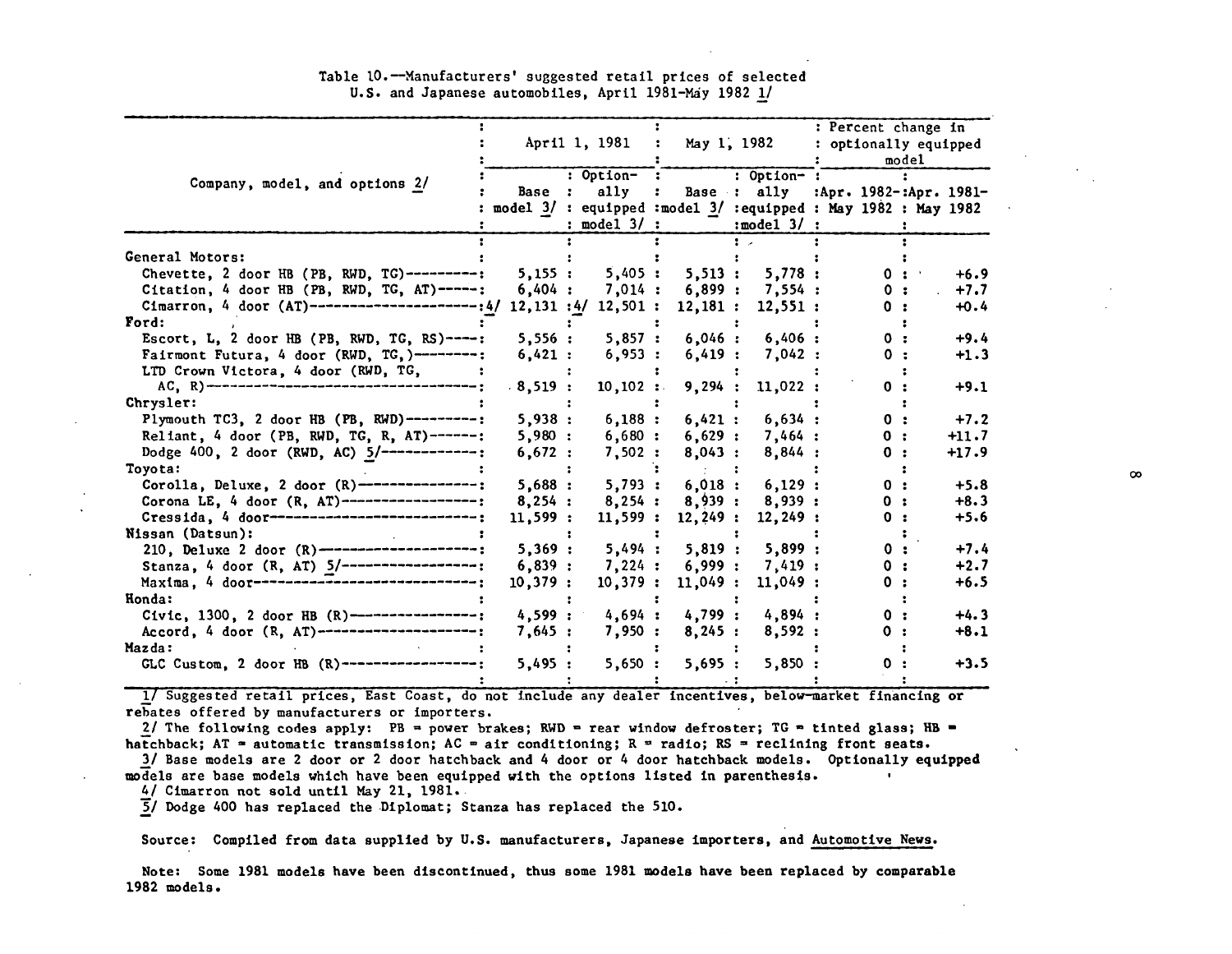$\label{eq:2.1} \frac{1}{\sqrt{2}}\int_{\mathbb{R}^3}\frac{1}{\sqrt{2}}\left(\frac{1}{\sqrt{2}}\right)^2\frac{1}{\sqrt{2}}\left(\frac{1}{\sqrt{2}}\right)^2\frac{1}{\sqrt{2}}\left(\frac{1}{\sqrt{2}}\right)^2\frac{1}{\sqrt{2}}\left(\frac{1}{\sqrt{2}}\right)^2.$